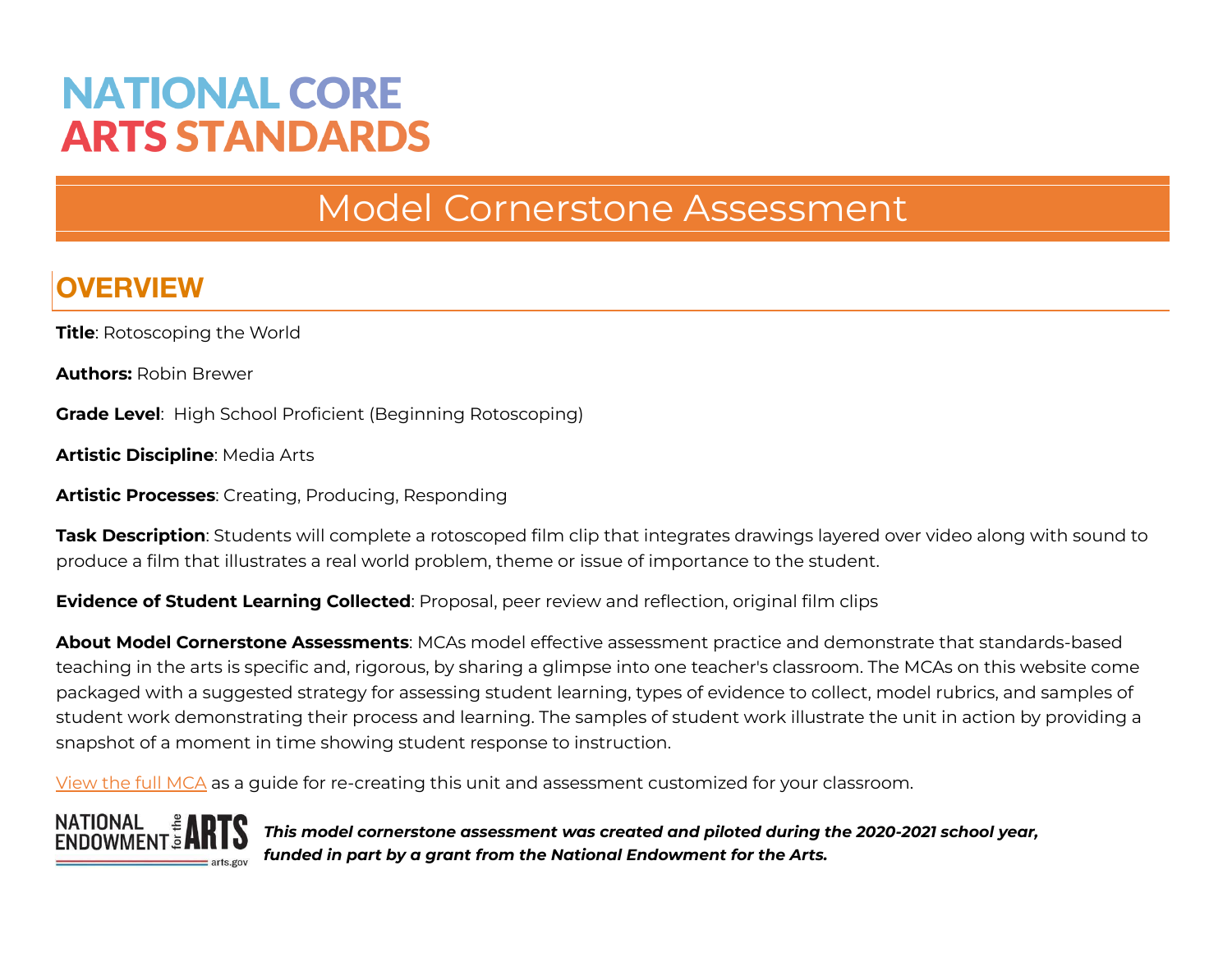|                                                                                                                                                                                                                                                                                                              | <b>Above Standard</b>                                                                                                                                                                                                                                        | <b>At Standard</b>                                                                                                                                                                           | <b>Approaching Standard</b>                                                                                                                                                             | <b>Below Standard</b>                                                                                                                    |
|--------------------------------------------------------------------------------------------------------------------------------------------------------------------------------------------------------------------------------------------------------------------------------------------------------------|--------------------------------------------------------------------------------------------------------------------------------------------------------------------------------------------------------------------------------------------------------------|----------------------------------------------------------------------------------------------------------------------------------------------------------------------------------------------|-----------------------------------------------------------------------------------------------------------------------------------------------------------------------------------------|------------------------------------------------------------------------------------------------------------------------------------------|
| <b>IDEA GENERATION</b><br>Research, storyboard, and<br>propose an idea that conveys<br>a message about improving<br>their world.<br>MA:Cr1.1.1.HSI<br>Use identified generative<br>methods to formulate<br>multiple ideas, develop artistic<br>goals, and problem solve in<br>media arts creation processes. | Student has formulated<br>multiple ideas through<br>extensive research and<br>pitched a detailed proposal<br>relating to their real world<br>problem.                                                                                                        | Student has formulated<br>an idea through research<br>and pitched a proposal<br>relating to their real<br>world problem.                                                                     | Student has formulated<br>an idea and prepared a<br>storyboard; however the<br>proposal may or may not<br>be relating to a real world<br>problem.                                       | Student has partially<br>formulated an idea;<br>proposal is weak or<br>unclear and/or may<br>not be relating to a<br>real world problem. |
| <b>PRODUCTION QUALITIES</b><br>Rotoscope technique<br>Editing<br><b>MA:Pr4.1. HS.I</b><br>Integrate various arts, media<br>arts forms and content into<br>unified media arts<br>productions considering the<br>reaction and interaction of the<br>audience, such as experiential<br>design.                  | Student has completed an<br>appealing and relevant<br>rotoscoped animation that<br>seamlessly integrates<br>drawings layered over video<br>edited and including sound<br>and titles to produce a film<br>that strongly and clearly<br>illuminates a message. | Student has completed<br>a rotoscoped animation<br>that integrates drawings<br>layered over video edited<br>and including sound and<br>titles to produce a film<br>that aligns to a message. | Student has completed a<br>rotoscoped film that<br>inconsistently integrates<br>drawings layered over<br>video along with some<br>editing to produce a film<br>that attempts a message. | Student has partially<br>layered drawings over<br>video with little to no<br>editing; message is<br>unclear.                             |
| <b>PRESENTATION</b><br>Sharing and responding to<br>feedback.<br>MA:Re9.1.I.a.<br>Evaluate media art works and<br>production processes at<br>decisive stages, using<br>identified criteria and<br>considering context and<br>artistic goals.                                                                 | Student shared their film<br>and analyzed the responses,<br>demonstrating an in-depth<br>reflection; with insightful<br>and well supported<br>interpretations and plans for<br>refinement.                                                                   | Student shared their film<br>and collected responses;<br>reflecting and<br>comparing their choices<br>to their peers' advice to<br>assess the need for<br>refinements.                       | Student shared their film<br>with classmates and<br>wrote a brief reflection.                                                                                                           | Student shared their<br>film with classmates;<br>however failed to<br>connect classmate<br>responses to any<br>needed refinements.       |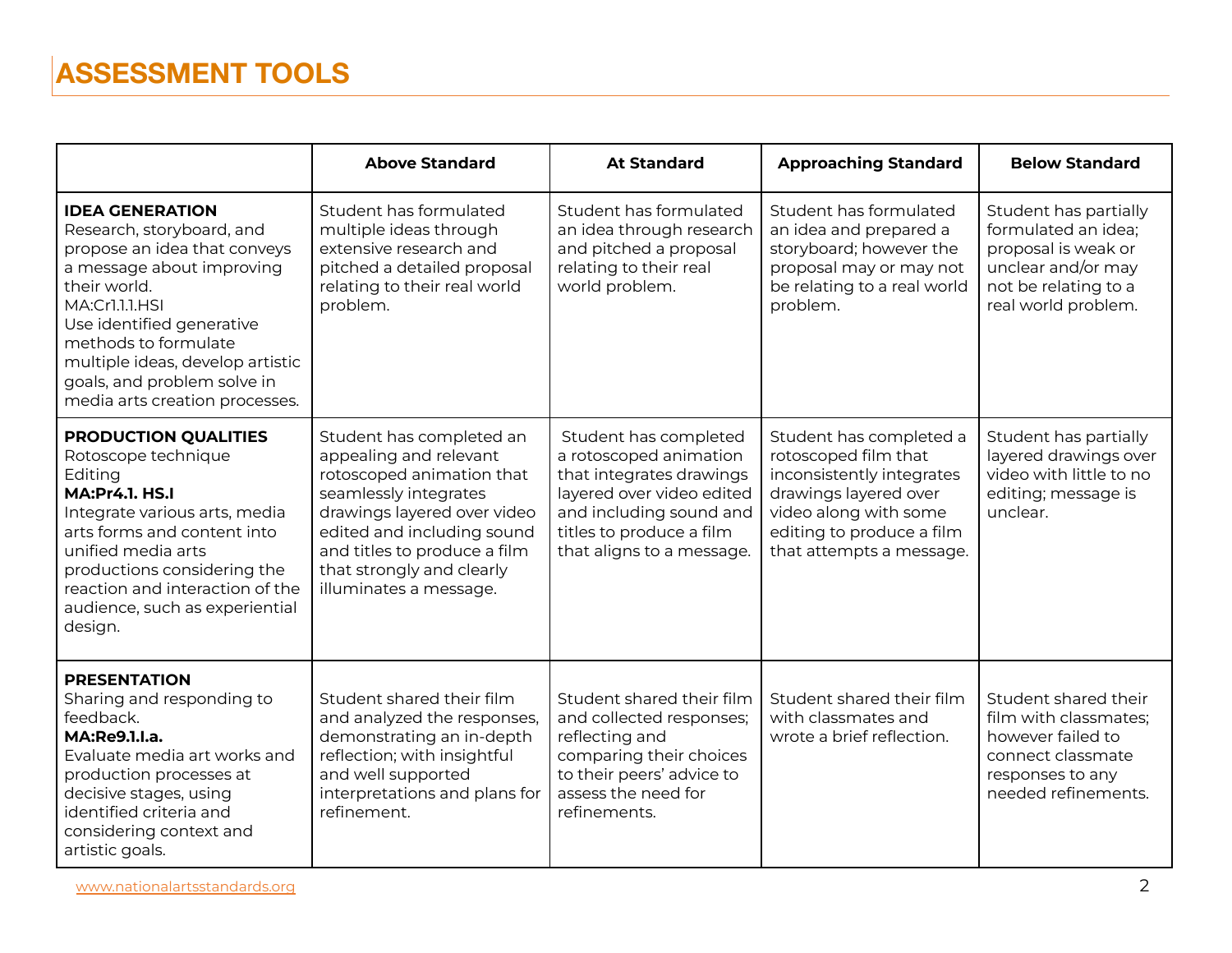- *● Rotoscope Proposal form*
	- *○ [Download](https://www.nationalartsstandards.org/sites/default/files/MA.RBR-Rotoscope-Proposal-Page.docx)*
- *● Rotoscope Reflection form*
	- *○ [Download](https://www.nationalartsstandards.org/sites/default/files/MA.RBR-Rotoscope-Reflection.docx)*

### **Illustrating the Process:** *Samples of Student Work*

#### *Task #1- Generating Ideas*

**Standard:** *MA:Cr1.1.1.HSI a. Identify generative methods to formulate multiple ideas, develop artistic goals, and problem solve in media arts creation processes.*

In the first task, students researched the work of other artists by viewing examples of rotoscoping. They also researched possible themes to generate ideas, then created a proposal for their teacher's approval, illustrating their rotoscoping idea and message. In this student work sample, Student 1 proposes an idea for a short animation that shows a sleepy lamp desperately needing to be turned off as a metaphor for the need to conserve energy.

| What is the concept of your film? What concern do you want to investigate or address?                                                                                                                                              |
|------------------------------------------------------------------------------------------------------------------------------------------------------------------------------------------------------------------------------------|
| message is to not wost energy.                                                                                                                                                                                                     |
| How will you communicate your concern to your audience? What video footage will you shoot                                                                                                                                          |
|                                                                                                                                                                                                                                    |
|                                                                                                                                                                                                                                    |
| and what will you rotoscope of top of it?ith the light on. The learp will have<br>a loto seaped face expressing how worn out it is. then a heard<br>Draw a frame of your rotoscope idea below: will appear to turn off the lights. |
|                                                                                                                                                                                                                                    |
|                                                                                                                                                                                                                                    |
|                                                                                                                                                                                                                                    |
|                                                                                                                                                                                                                                    |
|                                                                                                                                                                                                                                    |
|                                                                                                                                                                                                                                    |
|                                                                                                                                                                                                                                    |
|                                                                                                                                                                                                                                    |
|                                                                                                                                                                                                                                    |
|                                                                                                                                                                                                                                    |
|                                                                                                                                                                                                                                    |
|                                                                                                                                                                                                                                    |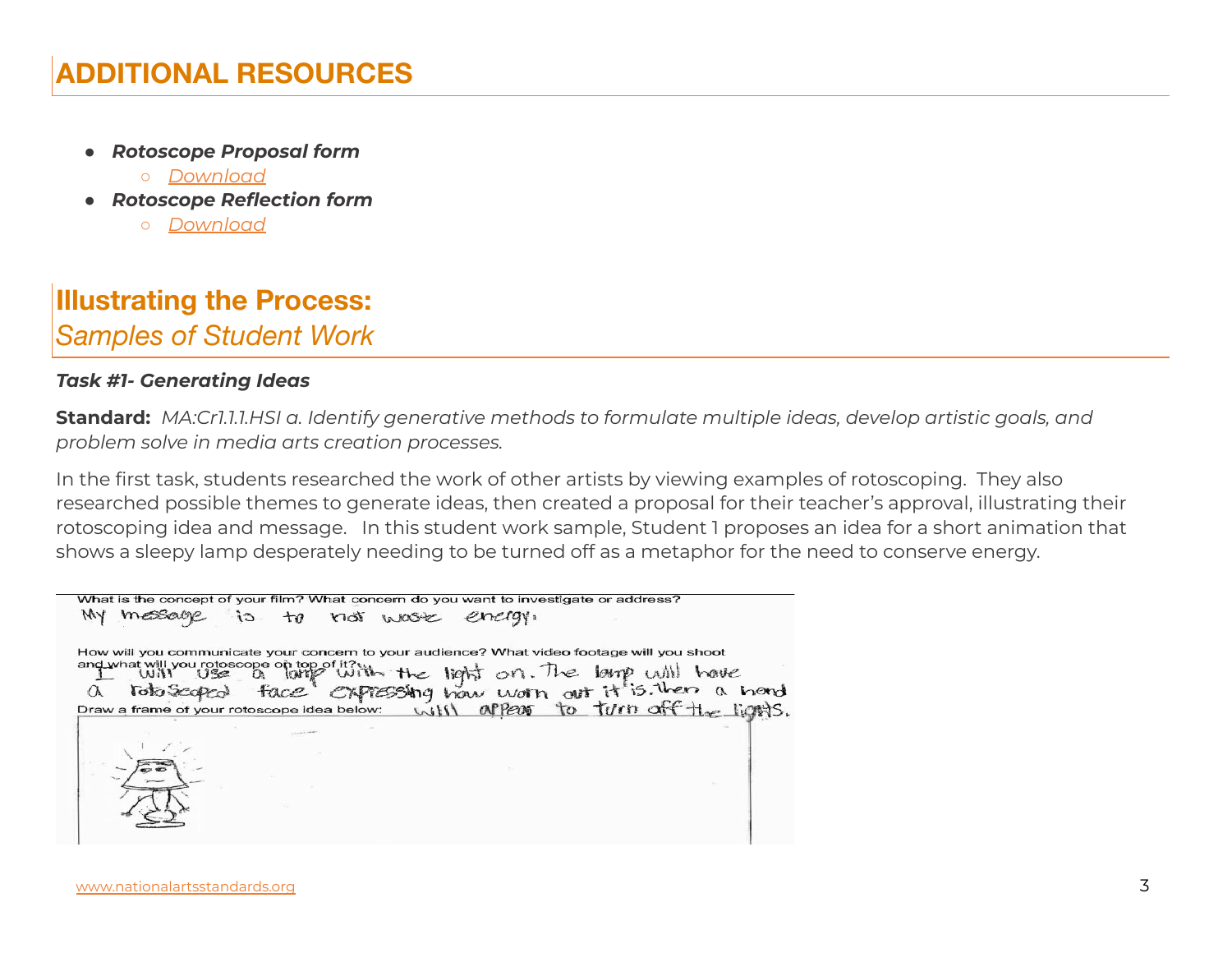#### *Task #2 Production Qualities*

In this portion of the MCA, students identified tools and resources, shot their source video and began rotoscoping. Finally, they completed their films by editing with titles and sound.

**Standard:** MA:Pr4.1. HS.I Integrate various arts, media arts forms and content into unified media arts productions considering *the reaction and interaction of the audience, such as experiential design.*

In this student work sample, Student 2 has completed their source video and rotoscoping, and added sound, however has not yet completed the final editing to add titles: [Student](https://www.dropbox.com/s/nvad158yxvb01pn/Robin%20Brewer%20-%20MA-RB-II-2-V.mp4?dl=0) 2 Video

#### *Task #3 - Presentation - Sharing & responding to feedback*

In this portion of the MCA, students were asked to save their work to a shared platform for peer review. They then watched each others' films and offered feedback. The film's creator next reflected on the feedback, comparing their intended message to the message perceived by their audience and planning for improvements.

**Standard:** MA:Pr6.1. HS.I.b. Evaluate and implement improvements in presenting media artworks considering personal and local *impacts, such as the benefits for self and others.*

This student work sample illustrates peer feedback received by Student 3 on their Global Warming themed film clip:

**Rotoscope Reflection** 

Your Partner:

What do you think is the meaning of this film? Global Warming!

What clues give you ideas about the meaning of the film?

There is fire burning on the eacoth

Is there anything the animator could do to make their meaning more clear? If so, what would Maybe spread the fire a little more.